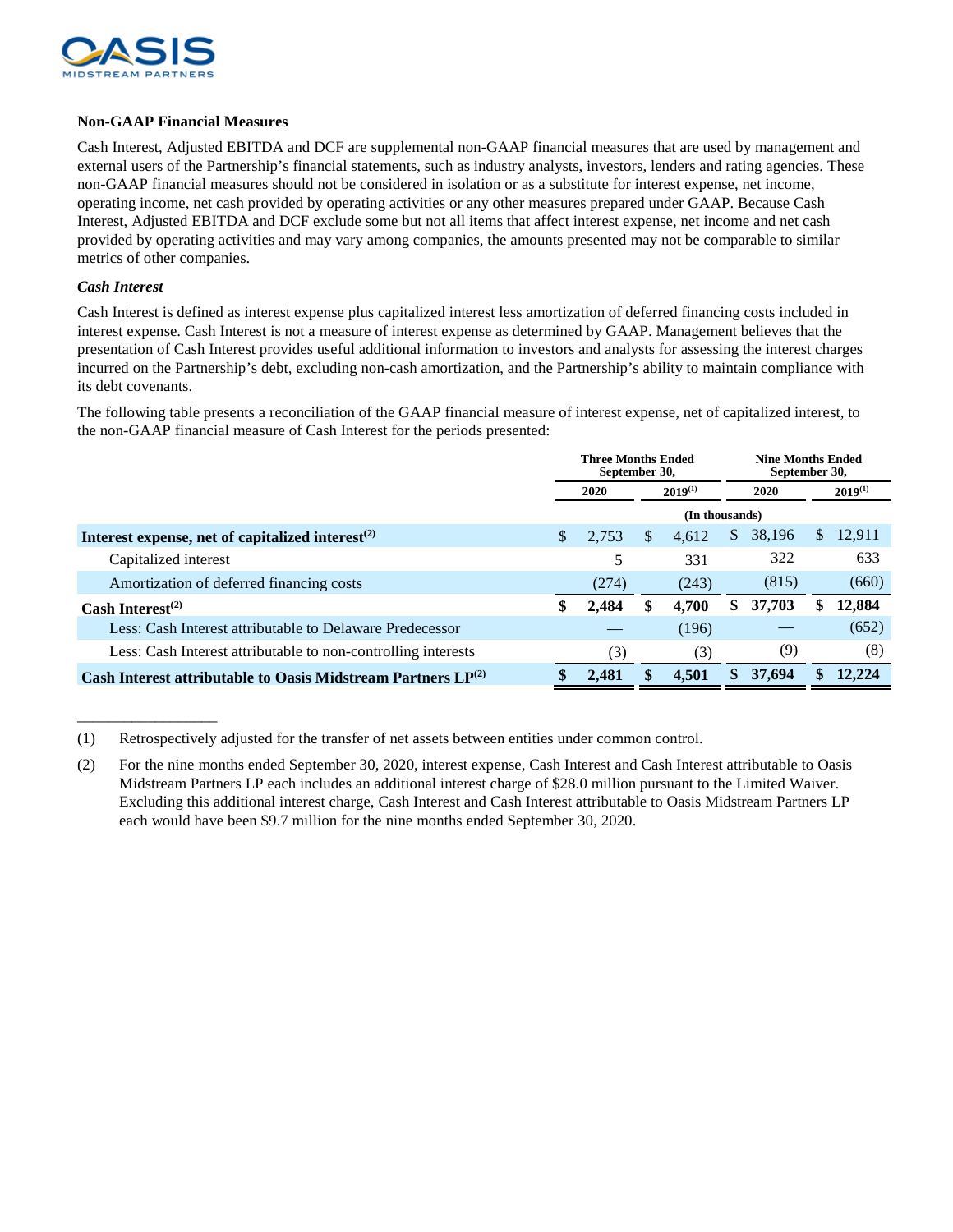

## *Adjusted EBITDA and Distributable Cash Flow*

Adjusted EBITDA is defined as earnings (loss) before interest expense (net of capitalized interest), income taxes, depreciation, amortization, impairment, equity-based compensation expenses and other similar non-cash adjustments. Adjusted EBITDA attributable to Oasis Midstream Partners LP is defined as Adjusted EBITDA less Adjusted EBITDA attributable to Oasis Petroleum's retained interests in two of the Partnership's DevCos, Bobcat DevCo and Beartooth DevCo. Adjusted EBITDA should not be considered an alternative to net income (loss), net cash provided by operating activities or any other measure of financial performance or liquidity presented in accordance with GAAP. Management believes that the presentation of Adjusted EBITDA provides information useful to investors and analysts for assessing the Partnership's results of operations, financial performance and the Partnership's ability to generate cash from its business operations without regard to the Partnership's financing methods or capital structure, coupled with the Partnership's ability to maintain compliance with its debt covenants. The GAAP measures most directly comparable to Adjusted EBITDA are net income (loss) and net cash provided by operating activities.

DCF is defined as Adjusted EBITDA attributable to Oasis Midstream Partners LP less Cash Interest attributable to Oasis Midstream Partners LP and maintenance capital expenditures attributable to Oasis Midstream Partners LP. DCF should not be considered an alternative to net income (loss), net cash provided by operating activities or any other measure of financial performance or liquidity presented in accordance with GAAP. Management believes that the presentation of DCF provides information useful to investors and analysts for assessing the Partnership's results of operations, financial performance and the Partnership's ability to generate cash from its business operations without regard to the Partnership's financing methods or capital structure, coupled with the Partnership's ability to make distributions to its unitholders. The GAAP measures most directly comparable to DCF are net income (loss) and net cash provided by operating activities.

The following table presents reconciliations of the GAAP financial measures of net income (loss) and net cash provided by operating activities to the non-GAAP financial measures of Adjusted EBITDA and DCF for the periods presented:

|                                                                                              | <b>Three Months Ended</b><br>September 30, |        |              |                | <b>Nine Months Ended</b><br>September 30, |           |  |              |
|----------------------------------------------------------------------------------------------|--------------------------------------------|--------|--------------|----------------|-------------------------------------------|-----------|--|--------------|
|                                                                                              |                                            | 2020   | $2019^{(1)}$ |                | 2020                                      |           |  | $2019^{(1)}$ |
|                                                                                              |                                            |        |              | (In thousands) |                                           |           |  |              |
| Net income (loss)                                                                            | \$                                         | 43,744 | $\mathbb{S}$ | 57,120         | $\mathbb{S}$                              | (2,945)   |  | \$151,780    |
| Depreciation and amortization                                                                |                                            | 9,083  |              | 9,143          |                                           | 31,161    |  | 26,825       |
| Impairment                                                                                   |                                            | 1,458  |              |                |                                           | 103,441   |  |              |
| Equity-based compensation expense                                                            |                                            | 68     |              | 84             |                                           | 201       |  | 303          |
| Interest expense, net of capitalized interest                                                |                                            | 2,753  |              | 4,612          |                                           | 38,196    |  | 12,911       |
| <b>Adjusted EBITDA</b>                                                                       |                                            | 57,106 |              | 70,959         |                                           | 170,054   |  | 191,819      |
| Less: Adjusted EBITDA attributable to Delaware Predecessor                                   |                                            |        |              | 2,078          |                                           |           |  | 4,897        |
| Less: Adjusted EBITDA attributable to non-controlling interests                              |                                            | 19,808 |              | 26,913         |                                           | 60,553    |  | 77,396       |
| <b>Adjusted EBITDA attributable to Oasis Midstream Partners LP</b>                           |                                            | 37,298 |              | 41,968         |                                           | 109,501   |  | 109,526      |
| Less: Cash Interest attributable to Oasis Midstream Partners LP                              |                                            | 2,481  |              | 4,501          |                                           | 37,694    |  | 12,224       |
| Less: Maintenance capital expenditures attributable to Oasis<br><b>Midstream Partners LP</b> |                                            | 767    |              | 1,760          |                                           | 2,660     |  | 6,594        |
| Distributable Cash Flow attributable to Oasis Midstream Partners<br>$LP^{(2)}$               |                                            | 34,050 |              | 35,707         |                                           | 69,147    |  | 90,708       |
|                                                                                              |                                            |        |              |                |                                           |           |  |              |
| Net cash provided by operating activities                                                    | \$                                         | 53,260 | $\mathbb{S}$ | 59,874         |                                           | \$166,405 |  | \$175,578    |
| Interest expense, net of capitalized interest                                                |                                            | 2,753  |              | 4,612          |                                           | 38,196    |  | 12,911       |
| Changes in working capital                                                                   |                                            | 1,367  |              | 6,716          |                                           | (33, 732) |  | 3,987        |
| Other non-cash adjustments                                                                   |                                            | (274)  |              | (243)          |                                           | (815)     |  | (657)        |
| <b>Adjusted EBITDA</b>                                                                       |                                            | 57,106 |              | 70,959         |                                           | 170,054   |  | 191,819      |